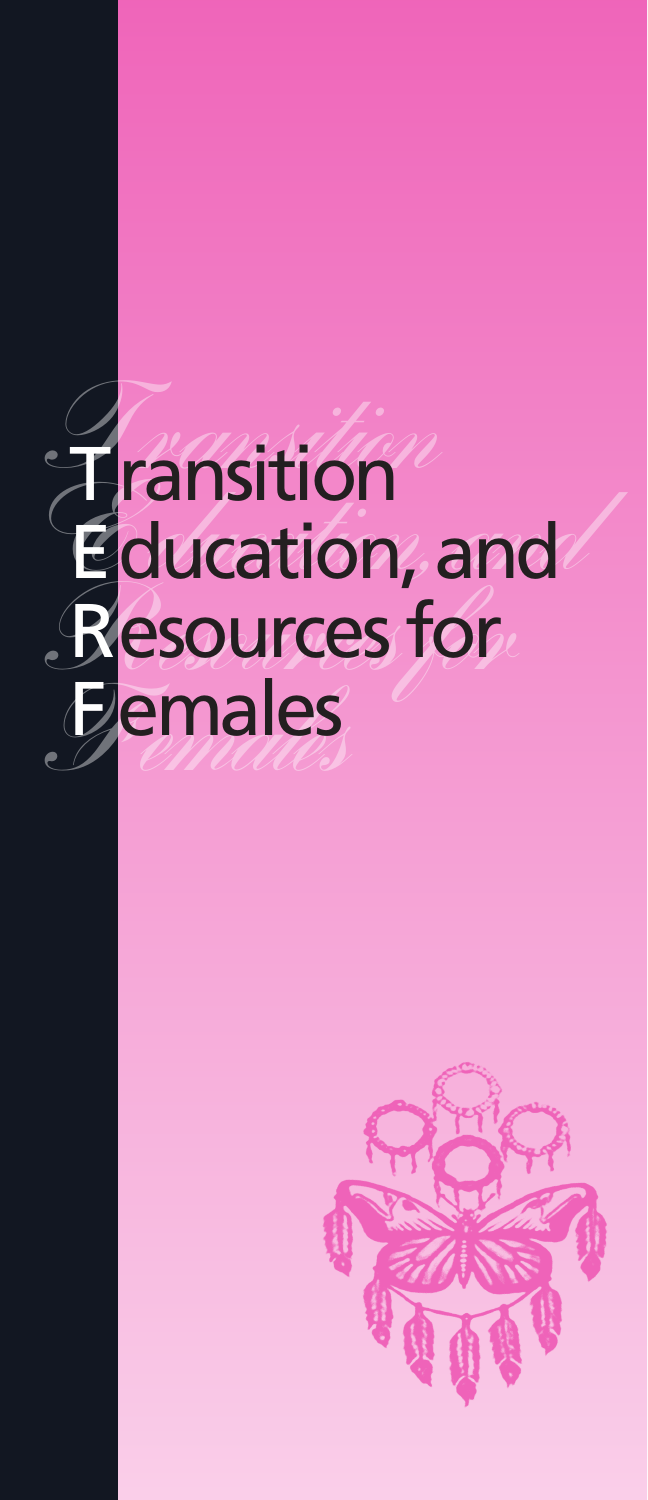CHILD EXPLOITATION is the act of coercing, luring, trafficking or engaging someone under the age of 18 into performing a sexual act or becoming involved in the sex trade or pornography – with or without the child's consent – in exchange for money, drugs, necessities.

*The Manitoba Strategy Responding to Children and Youth at risk of, or survivors of, Sexual Exploitation.*



For more information on the exploitation of children and youth in Manitoba, go to:

## **www.stopsexwithkids.ca**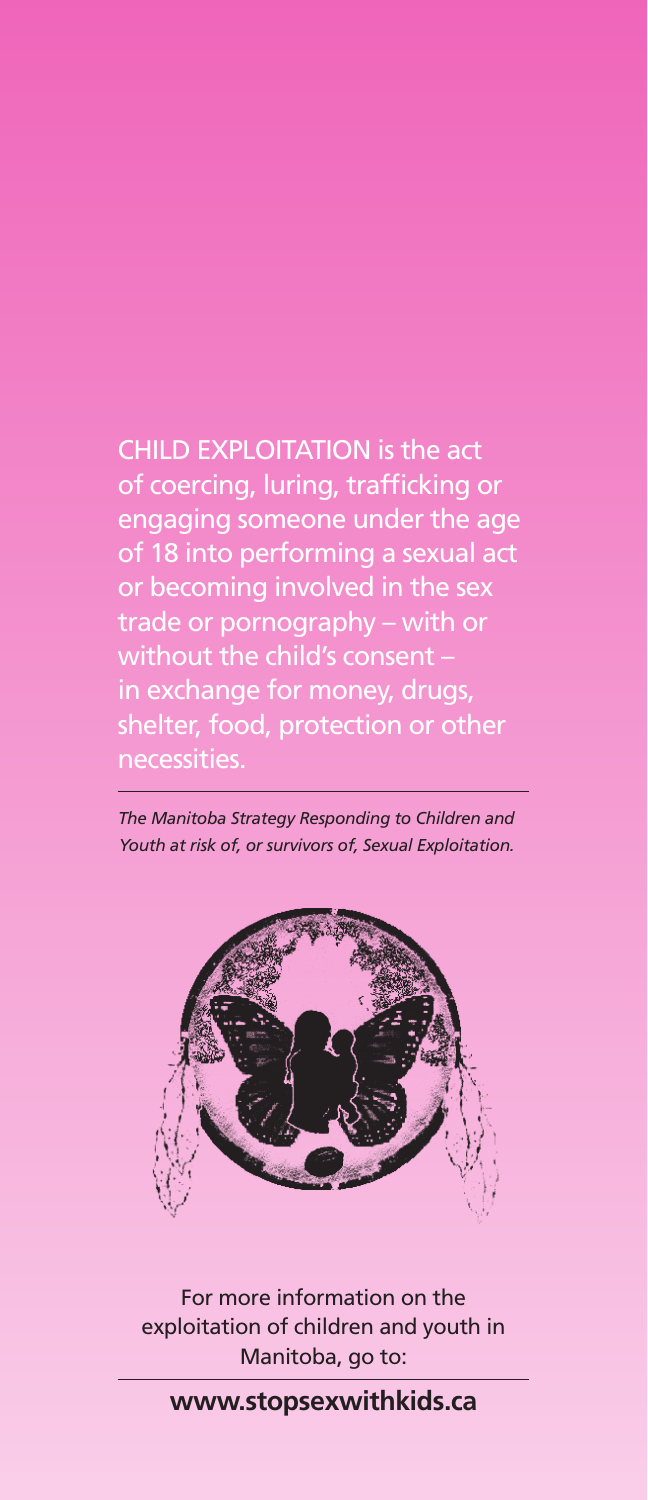**Since 1986, TERF** has been providing healing and transition support to individuals who have been exploited through the sex trade.

# **Our Goal**

To provide a safe, supportive, learning environment for children, youth, women and transgender individuals who have been exploited/trafficked through the sex trade.

# **Our Approach**

At TERF, we use a combination of approaches to help participants achieve their goals. Our programs are participant-directed and delivered through a holistic healing model of balancing the spiritual, mental, physical and emotional needs of individuals.

**• Indigenous culture and heritage** We believe participants have an inherent right to knowledge that is of their identity. Cultural programming in TERF is an intrinsic aspect of our approach.

#### **• Harm reduction**

We assist participants to identify harmful behaviours and develop plans to reduce harm and identify safer alternatives.

#### **• Strength-based**

We recognize that TERF participants are the experts of their own lives and have many strengths and gifts to build upon.

## **• Stages of change**

We understand that change and transition is a difficult process. Services and resources are delivered based on which stage a participate is in.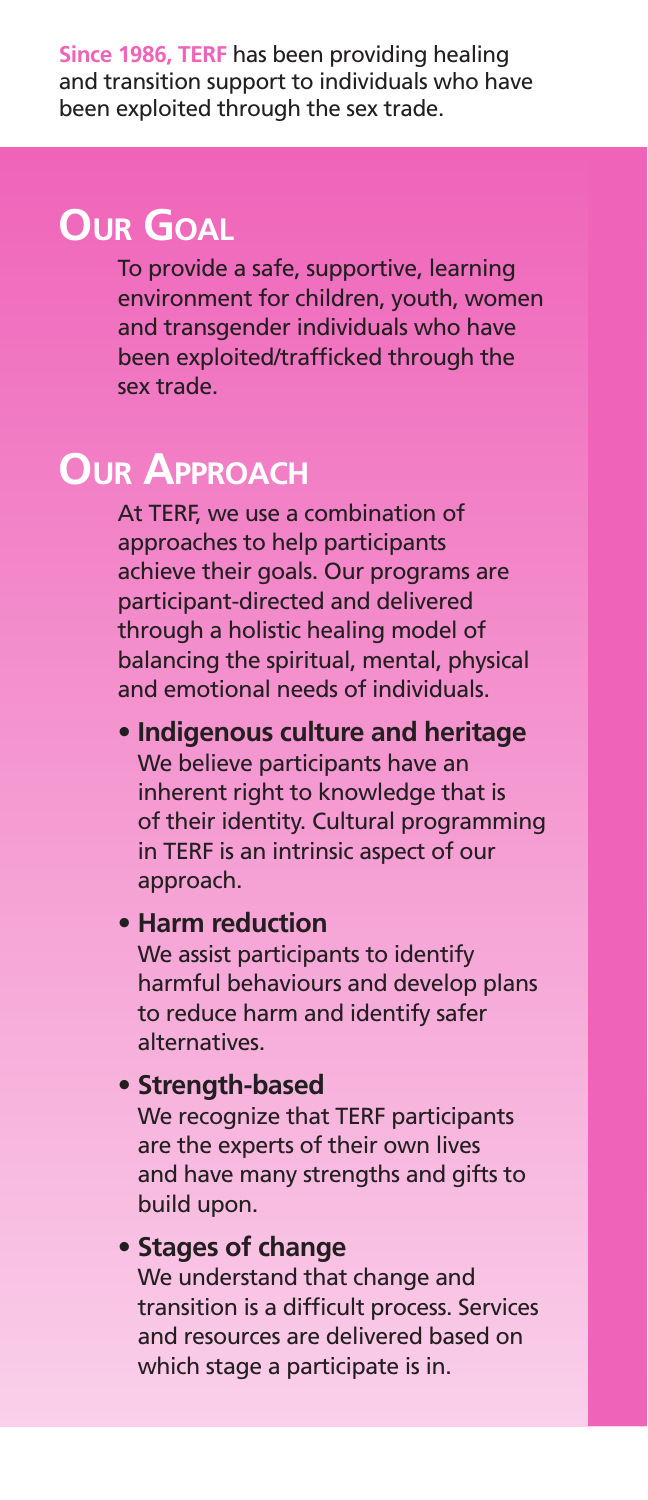## **Youth program ages 13 to (18+ extension of care)**

- specialized educational programming to teach life skills, English and math skills and help participants earn high school credits
- case management advocacy and treatment planning
- vocational planning
- stabilization and skill enhancement in the areas of safety, pro-social development, mental health and addictions
- recreational, cultural and education activities
- support and resources for caregivers

## **Mentor program ages 20 and under**

- intensive one-to-one transition support
- vocational planning
- stabilization and skill enhancement in areas of addictions, safety, life skills, and pro-social skill development
- recreational, cultural and educational activities
- case management, advocacy and treatment planning
- support and resources for caregivers

## **Adult program ages 18 and up**

- Case management, advocacy and treatment planning
- Classes in personal development, healing, life skills, and culture
- Credit courses available
- Attendance incentives
- Vocational planning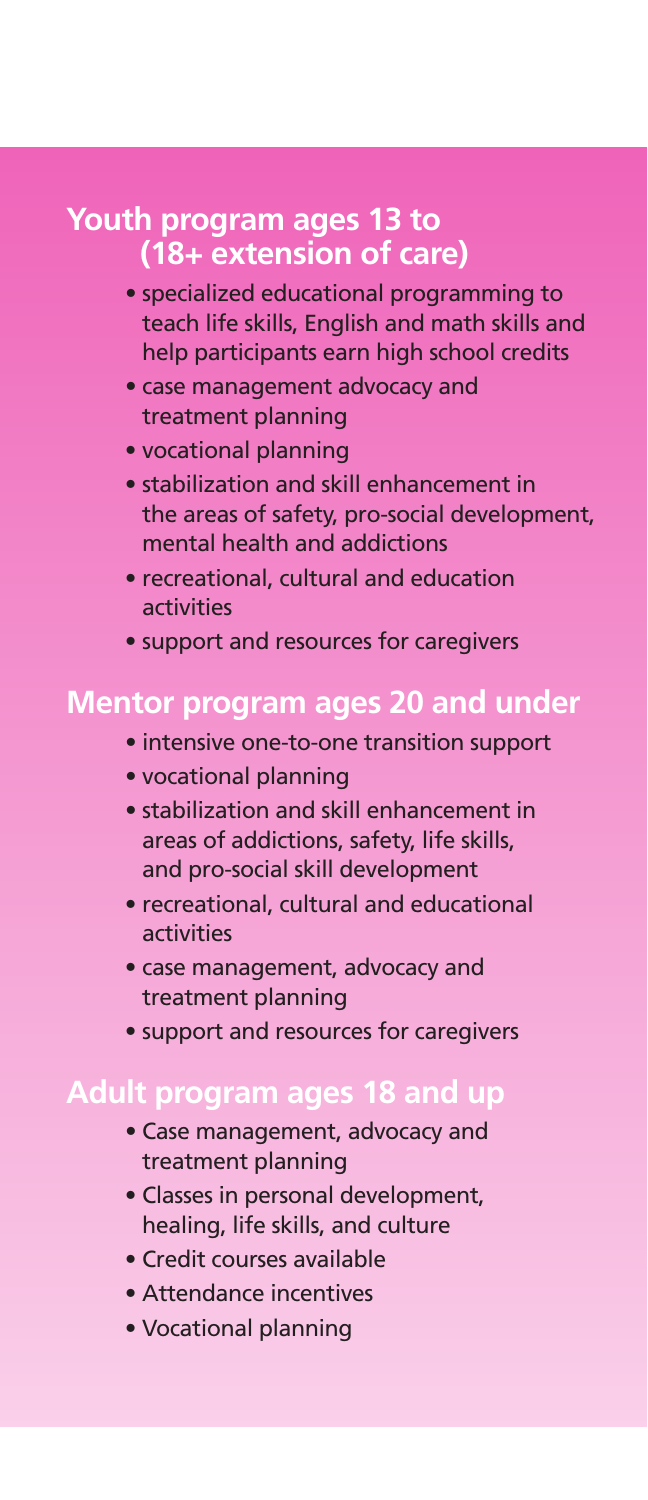

# **Transition House** *(Pakaan Tisipimatisichik Iskwewak)* **ages 16 to 20**

- 6 private bachelor suites in a 24hr. supported living environment
- On site case management, advocacy and treatment planning
- Intensive transition support
- Programming in personal development, healing, life skills & culture

# **Our Training**

**Understanding and Working with Sexually Exploited Children and Youth** Training is available for front-line staff who work with or care for sexually exploited children and youth (e.g. social workers, educators, health care providers, probation officers and police officers.) The training is delivered in two separate modules: **Module 1: Awareness Module 11: Intervention strategies**

#### **Kapaapako Miikiwaap**

*Kapaapako Miikiwaap* (Lodge teachings) is a culturally-sensitive curriculum that focuses on preventing the sexual exploitation of children and youth. A four-day course on how to deliver this curriculum to children and youth in your community or school is available.

Both trainings are provided in Winnipeg and throughout the province.

\*Cree name given through Sweat Lodge Naming Ceremony on Oct 3, 2009